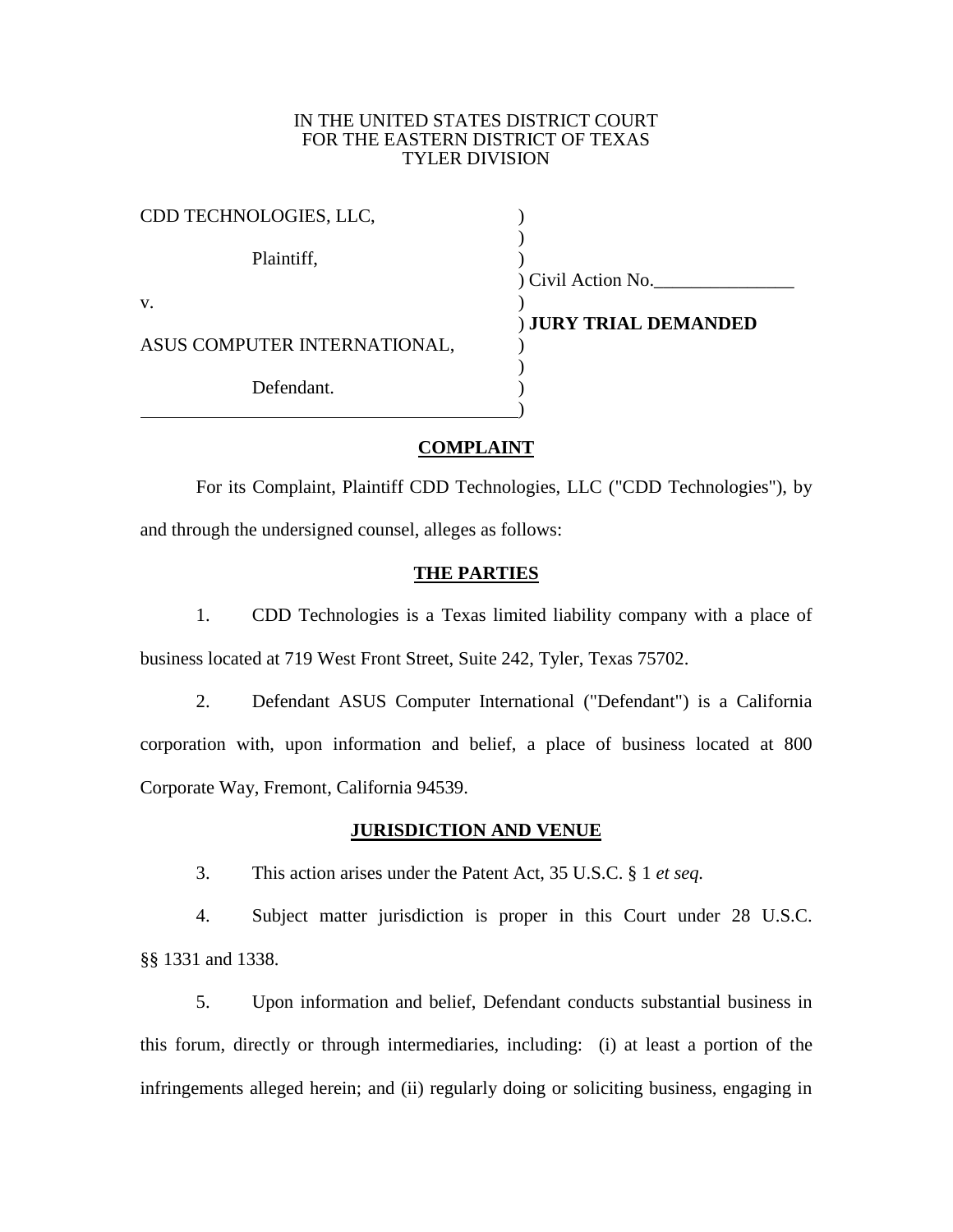other persistent courses of conduct and/or deriving substantial revenue from goods and services provided to individuals in this district.

6. Venue is proper in this district pursuant to  $\S$ § 1391(b), (c) and 1400(b).

### **THE PATENT-IN-SUIT**

7. On March 14, 2000, United States Patent No. 6,038,379 (the "'379 patent"), entitled "Data Backup and Restore System for a Computer Network Having Generic Remote File System Agents for Providing Backup and Restore Operations," was duly and lawfully issued by the U.S. Patent and Trademark Office ("USPTO"). A true and correct copy of the '379 patent is attached hereto as Exhibit A.

8. CDD Technologies is the assignee and owner of the right, title and interest in and to the '379 patent, including the right to assert all causes of action arising under said patent and the right to any remedies for infringement of it.

#### **COUNT I – INFRINGEMENT OF U.S. PATENT NO. 6,038,379**

9. CDD Technologies repeats and realleges the allegations of paragraphs 1 through 8 as if fully set forth herein.

10. Without license or authorization and in violation of 35 U.S.C. § 271(a), upon information and belief, Defendant has infringed and continues to infringe at least claims 1 and 11 of the '379 patent by making, using, offering for sale, and/or selling within this district and elsewhere in the United States and/or importing into this district and elsewhere in the United States, computer-implemented methods for retrieving data in a computer system and computer systems that facilitate backup of remote offices, servers and desktops/laptops connected over a network, including but not limited to, ASUS WebStorage.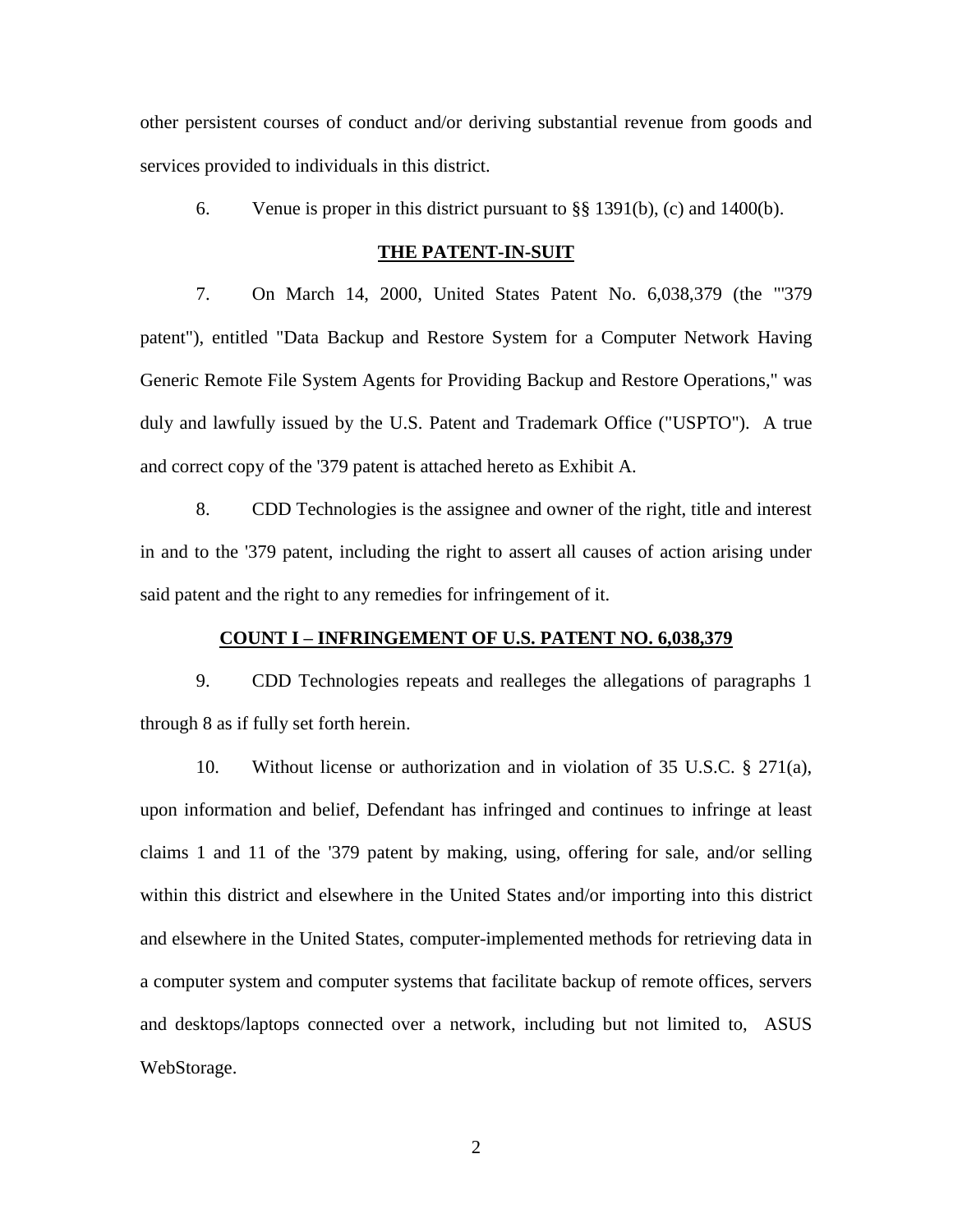11. CDD Technologies is entitled to recover from Defendant the damages sustained by CDD Technologies as a result of Defendant's infringement of the '379 patent in an amount subject to proof at trial, which, by law, cannot be less than a reasonable royalty, together with interest and costs as fixed by this Court under 35 U.S.C. § 284.

## **JURY DEMAND**

CDD Technologies hereby demands a trial by jury on all issues so triable.

# **PRAYER FOR RELIEF**

WHEREFORE, CDD Technologies requests that this Court enter judgment against Defendant as follows:

A. An adjudication that Defendant has infringed the '379 patent;

B. An award of damages to be paid by Defendant adequate to compensate CDD Technologies for its past infringement of the '379 patent and any continuing or future infringement through the date such judgment is entered, including interest, costs, expenses and an accounting of all infringing acts including, but not limited to, those acts not presented at trial;

C. A declaration that this case is exceptional under 35 U.S.C. § 285, and an award of CDD Technologies' reasonable attorneys' fees; and

D. An award to CDD Technologies of such further relief at law or in equity as the Court deems just and proper.

3